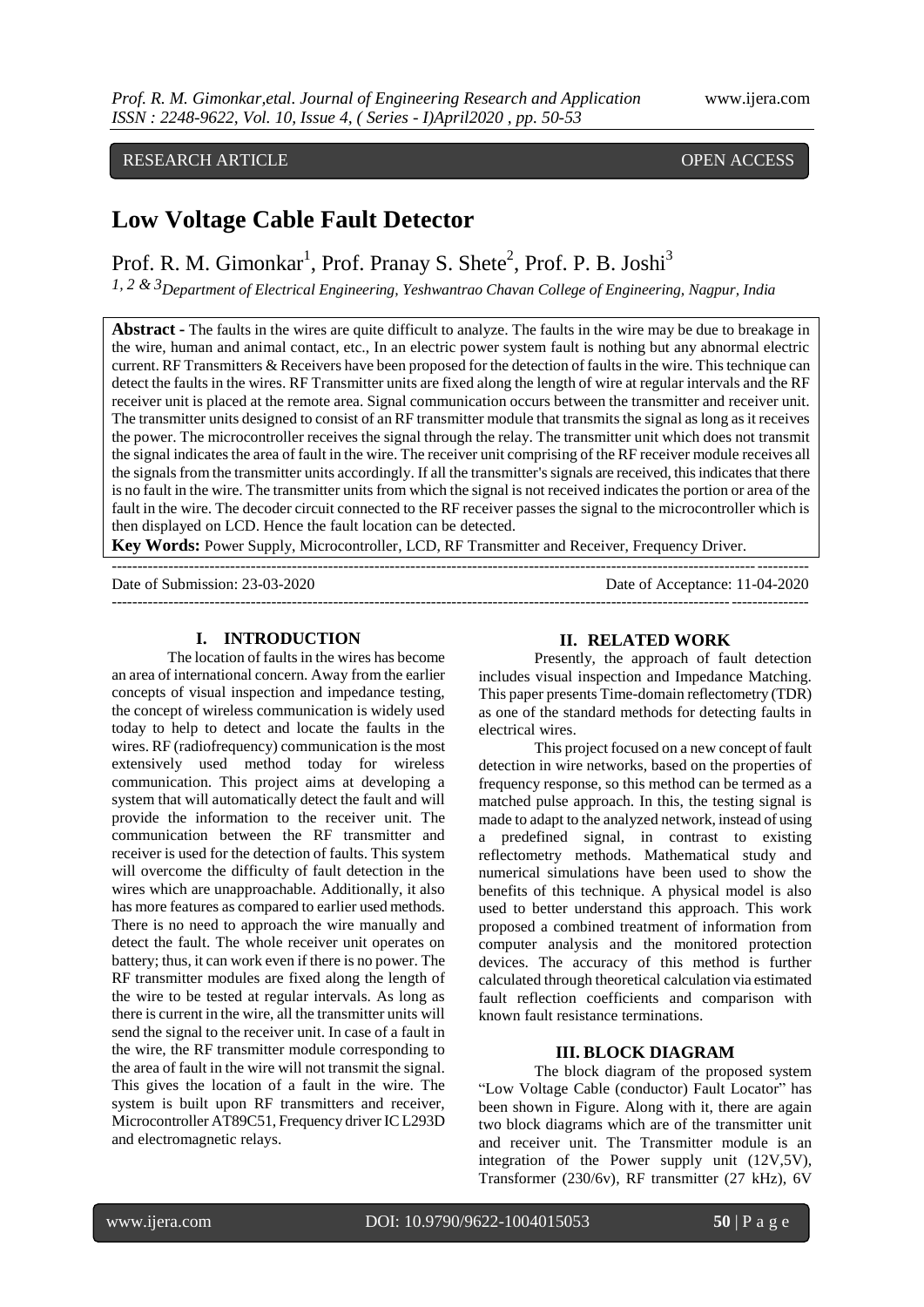relay, Rectifier. As long as the power is received by the transmitter from the microcontroller, it transmits the signal. The controller gets the signal through a 6V relay so that it only sends the signal when the bit is high. The design of the rest of the transmitter units is also the same. The core part of the Receiver Unit consists of an RF Receiver (23 kHz), Power supply unit (12V,5V), AT89C51 microcontroller, LCD (16/2), MAX 232. AT89C51 microcontroller is energized by a 5V power supply. For this 5V power supply a circuit of 1000uF Filter Capacitor, LM7805 3PIN Voltage Regulator, 1 LED indicator and 1k resistor is made. The block diagram consists of the following key components:

- 1. Power supply
- 2. Microcontroller
- 3. LCD
- 4. RF Transmitter and receiver
- 5. Frequency Driver

AT89C51 microcontroller is preferred over other microcontrollers because of features like: It has a flash memory etc. The RF receiver receives all the signals from the transmitter modules and passes it to the microcontroller. The controller displays the result on LCD. The message received by the microcontroller is in the form of ASCII characters. The power supply unit consisting of transformer, rectifier, and regulator converts the 230 V Ac supply to 5V DC for the operation of AT89C51 microcontroller and other components as well. LCD is interfaced with port 0 of the microcontroller. The frequency output is generated from port 1.



**Fig -1**: **Block Diagram**

In Fig.1 it is shown that the block diagram of Low voltage cable fault detector which includes 1φ transformer, rectifier, voltage regulator, microcontroller, relay, a driver circuit for a relay, current sensor and fault switch.



**Fig -2**: **Transmitter & Receiver Unit**

In Fig. 2 it is shown that there are two circuits i.e., transmitter and receiver circuit, which includes battery,<br>transformer. transmitter. receiver. relay. transformer, transmitter, receiver, relay, microcontroller and the driver circuit.



**Fig -3**: **FAULT DETECTION METHODOLOGY**

In Fig. 3 flow chart of operation and the execution of low voltage cable fault locator is shown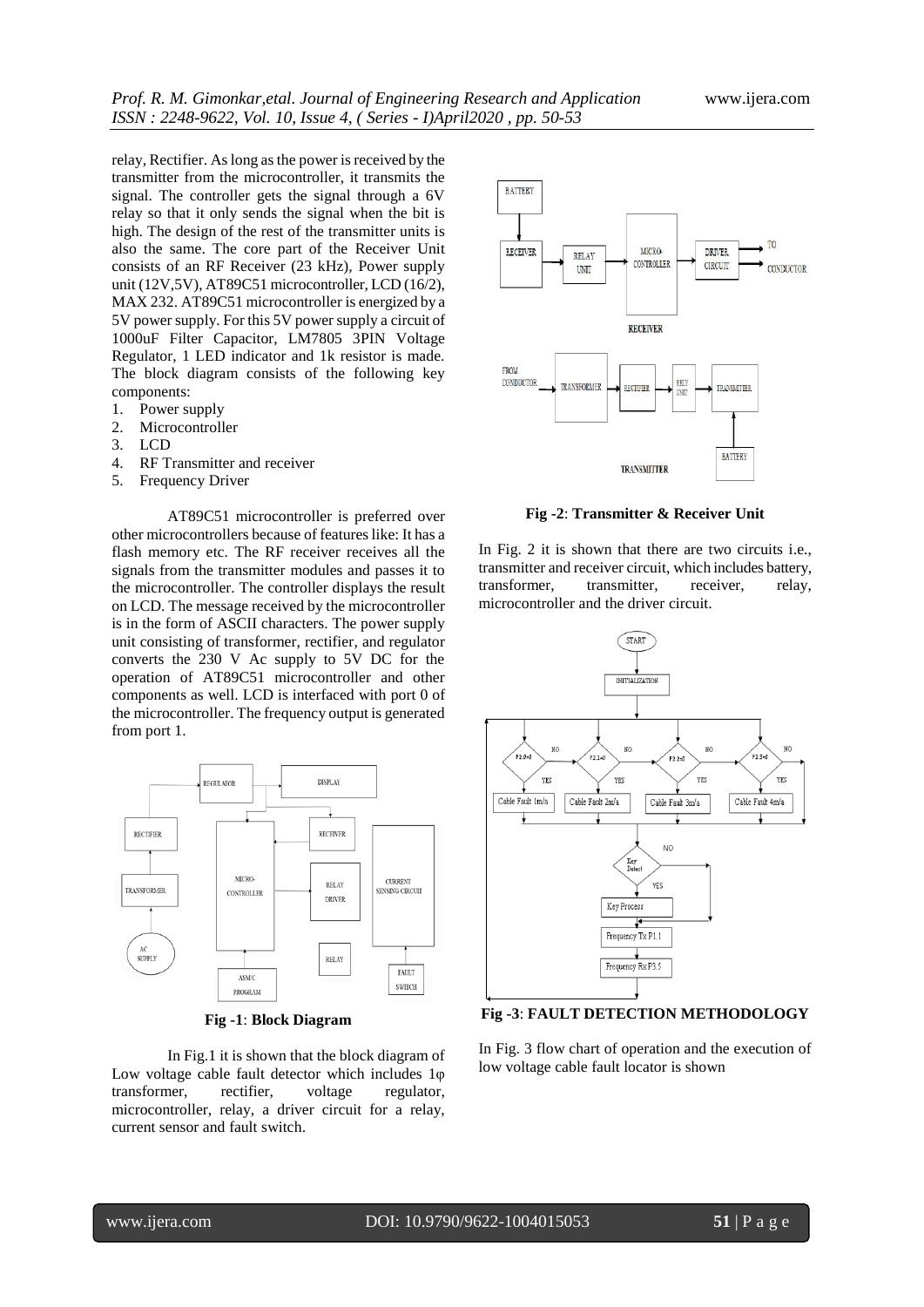

**FIG. 4 PROGRAM MODE**

First, the program will initialize by testing complete wire for the fault. As shown in fig 4.



#### **FIG. 5 FREQUENCY SETUP**

Then, the frequency is set at any desired value which is then fed to the conductor. As shown in fig 5.



**FIG. 6 FREQUENCY DURING OCCURRENCE OF OPEN CIRCUIT FAULT**

If the conductor is open at any point then the transmitted frequency will not be received any signal at the receiving end. As shown in fig 6.



**FIG. 7 FREQUENCY DURING SHORT CIRCUIT FAULT**

If the conductor is shorted at any point, then the frequency at the receiving end will be approximately the same as that of the transmitted frequency.



### **FIG. 8 DISTANCE OF OCCURRENCE OF CABLE FAULT DURING TESTING**

When the fault occurred then by using this module one can easily identify the distance and the location of a fault. For e.g., 1m signifies that the cable fault has occurred at a 1-meter distance from the source.



### When the fault occurred then by using this module one can easily identify the distance and the location of a fault. For e.g., 1m signifies that the cable fault has occurred at a 4-meter distance from the source.

## **V. CONCLUSION**

This project provides for the detection of faults in the live wires and their protection in a purely wireless manner. The RF transmitter modules transmit the signal to the RF receiver unit as long as they receive power. The RF receiver unit then identifies the transmitter module from which the signal is not received, and passes the information to the microcontroller. The microcontroller displays the message regarding the fault location on the LCD. Thus, fault detection and protection of the circuit are achieved. Again, there are still new ideas to improve it and to add new functionality to it. Parameters such as Current Rating and Impedance can be calculated as a future enhancement.

#### **REFERENCES**

- [1]. Stefan Schuet; Dogan Timucin; Kevin Wheeler, "A Model-Based Probabilistic Inversion Framework for Characterizing Wire Fault Detection Using TDR," IEEE Transactions on Instrumentation and Measurement, vol. 60, no. 5, May 2011.
- [2]. M. Sperandio, G. Lopes, "Fault Location in Distribution Networks by Combining Studies of the Network and Remote Monitoring of Protection Devices," 46th International